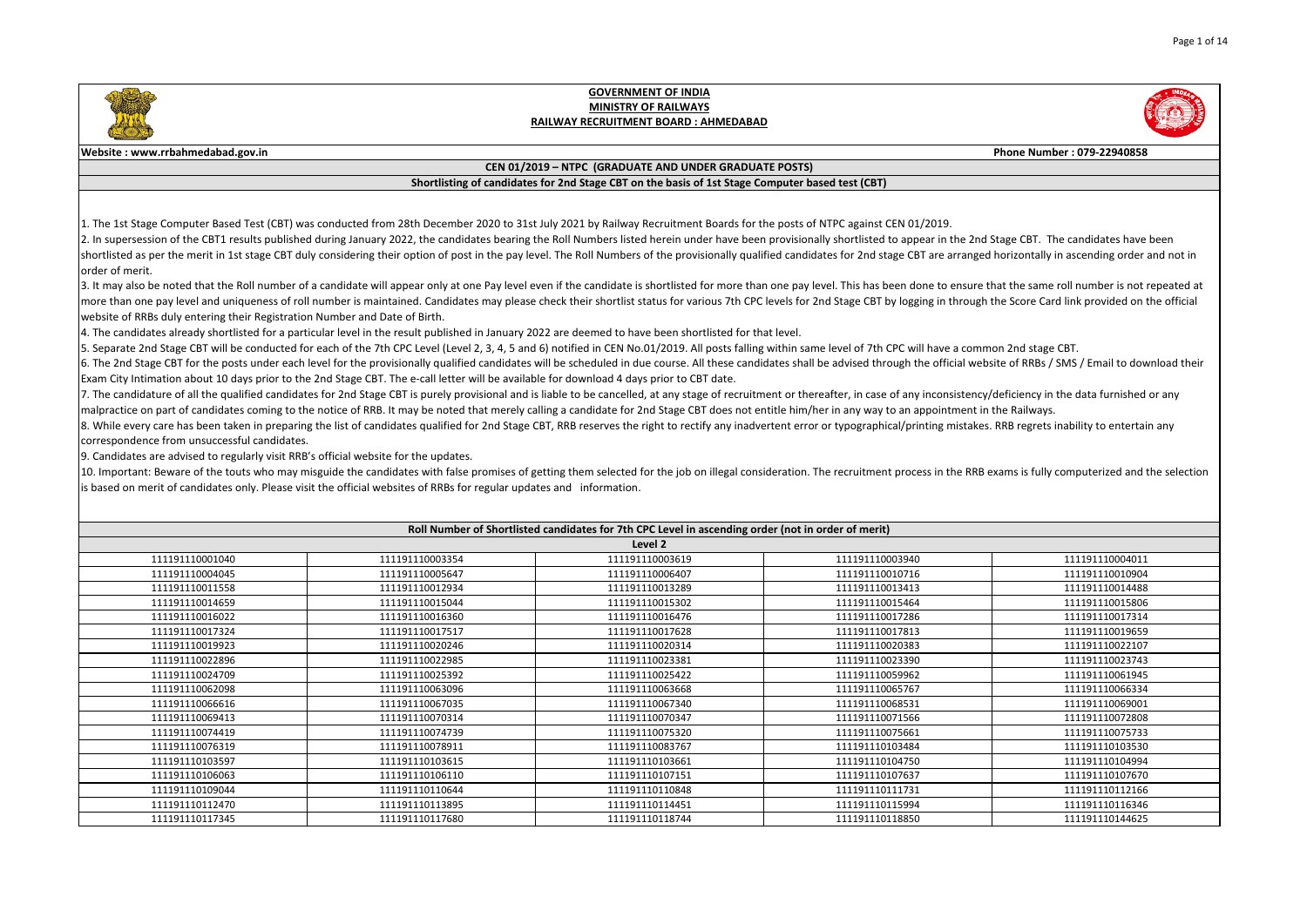

|                   | Phone Number: 079-22940858 |
|-------------------|----------------------------|
|                   |                            |
| 18795             | 111191110149167            |
| 3136              | 111191110154656            |
| 6858              | 111191110167267            |
| 59348             | 111191110169840            |
| 1957              | 111191110173278            |
| '4809             | 111191110175090            |
| '8551             | 111191110188427            |
| 0732              | 111191110191634            |
| 6743              | 111191110198057            |
| 6857              | 111191110217191            |
| 9604              | 111191110219632            |
| 1496 <sup>'</sup> | 111191110221925            |
| 5089              | 111191110225293            |
| 7135              | 111191110227412            |
| 8619              | 111191110228651            |
| 1791              | 111191110231856            |
| 3520              | 111191110234139            |
| 8166              | 111191110238288            |
| 39478             | 111191110241464            |
| 18647             | 111191110248886            |
| 2812              | 111191110254403            |
| 7058              | 111191110258094            |
| 60967             | 111191110261089            |
| 5989              | 111191110266032            |
| 8918              | 111191110269243            |
| '0703             | 111191110271084            |
| '3793             | 111191110274419            |
| '6577             | 111191110276601            |
| 30706             | 111191110282008            |
| 17677             | 111191110297958            |
| 9327              | 111191110299560            |
| 4401              | 111191110304616            |
| 17914             | 111191110308193            |
| 3589              | 111191110313729            |
| 5466              | 111191110316031            |
| 7839              | 111191110318114            |
| 1206              | 111191110322162            |
| 5256              | 111191110325416            |
| <b>9256</b>       | 111191110329730            |
| 86978             | 111191110337011            |
| 39603             | 111191110340793            |
| 16250             | 111191110346471            |
| 17521             | 111191110348299            |
| 60159             | 111191110351371            |
| 2816              | 111191110353894            |
| 6270              | 111191110356339            |



## **Website : www.rrbahmedabad.gov.in CEN 01/2019 – NTPC (GRADUATE AND UNDER GRADUATE POSTS)** 111191110146098 111191110146822 111191110148795 111191110149167 111191110150925 111191110152982 111191110153136 111191110154656 111191110166566 111191110166708 111191110166858 111191110167267 111191110168166 111191110168732 111191110169348 111191110169840 111191110170460 111191110171588 111191110171957 111191110173278 111191110174559 111191110174707 111191110174809 111191110175090 111191110175556 111191110176816 111191110178551 111191110188427 111191110189277 111191110189701 111191110190732 111191110191634 111191110193367 111191110193867 111191110196743 111191110198057 111191110198159 111191110215939 111191110216857 111191110217191 111191110217986 111191110219101 111191110219604 111191110219632 111191110220979 111191110221096 111191110221496 111191110221925 111191110222605 111191110224620 111191110225089 111191110225293 111191110226189 111191110226831 111191110227135 111191110227412 111191110227798 111191110227957 111191110228619 111191110228651 111191110229881 111191110230741 111191110231791 111191110231856 111191110232939 111191110233110 111191110233250 111191110233520 111191110234139 111191110235765 111191110235892 111191110237702 111191110238166 111191110238288 111191110239322 111191110239464 111191110239478 111191110241464 111191110244027 111191110245929 111191110247683 111191110248647 111191110248886 111191110250822 111191110251033 111191110252812 111191110254403 111191110256707 111191110256712 111191110257058 111191110258094 111191110258934 111191110260018 111191110260967 111191110261089 111191110263939 111191110264770 111191110265505 111191110265989 111191110266032 111191110266624 111191110267030 111191110268660 111191110268918 111191110269243 111191110270435 111191110270557 111191110270703 111191110271084 111191110271215 111191110271539 111191110271711 111191110273793 111191110274419 111191110274909 111191110275037 111191110275986 111191110276577 111191110276601 111191110279795 111191110280331 111191110280706 111191110282008 111191110284499 111191110285128 111191110297677 111191110297958 111191110298703 111191110298937 111191110299327 111191110299560 111191110302469 111191110302628 111191110304401 111191110304616 111191110305205 111191110306995 111191110307914 111191110308193 111191110311428 111191110312944 111191110313589 111191110313729 111191110314064 111191110315435 111191110315466 111191110316031 111191110317100 111191110317690 111191110317839 111191110318114 111191110319181 111191110319481 111191110321206 111191110322162 111191110323478 111191110324682 111191110325256 111191110325416 111191110326922 111191110327464 111191110329256 111191110329730 111191110334657 111191110336554 111191110336978 111191110337011 111191110337572 111191110338208 111191110339603 111191110340793 111191110343984 111191110345935 111191110346250 111191110346471 111191110346619 111191110346935 111191110347285 111191110347521 111191110348299 111191110348942 111191110349537 111191110350159 111191110351371 111191110352061 111191110352408 111191110352816 111191110353894 111191110354269 111191110354727 111191110354951 111191110356270 111191110356339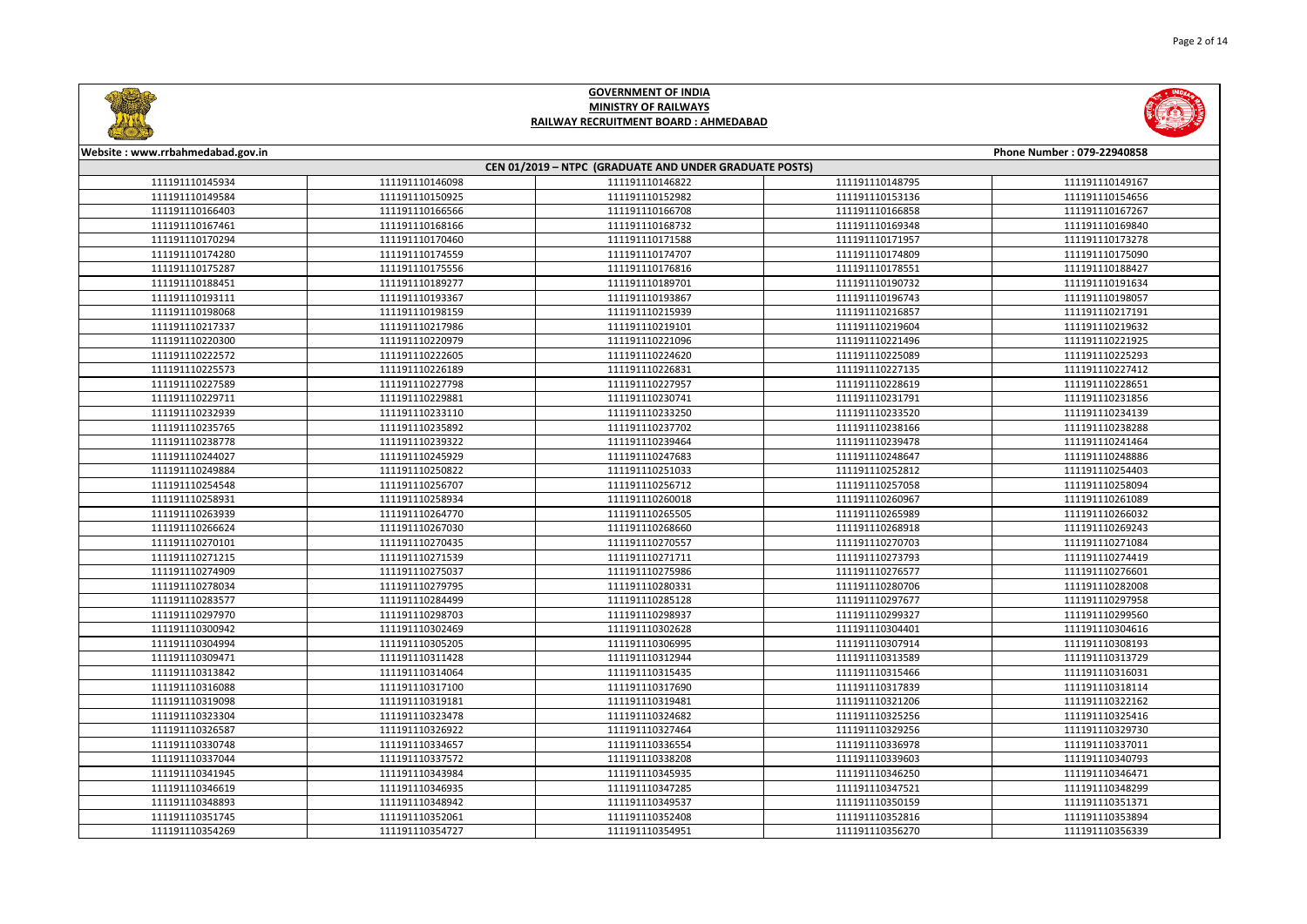

|       | Phone Number: 079-22940858 |
|-------|----------------------------|
|       |                            |
| 58813 | 111191110359210            |
| 60951 | 111191110360988            |
| 54683 | 111191110366153            |
| 6372  | 111191110366904            |
| 68118 | 111191110368587            |
| 59284 | 111191110371505            |
| 72962 | 111191110373672            |
| 75557 | 111191110375857            |
| 76470 | 111191110376633            |
| 77609 | 111191110378564            |
| 31307 | 111191110381881            |
| 35421 | 111191110385603            |
| 39160 | 111191110390001            |
| 91702 | 111191110392570            |
| 95478 | 111191110397642            |
| 8255  | 111191110398404            |
| 1075  | 111191110401077            |
| )2623 | 111191110402709            |
| )4684 | 111191110404782            |
| 06289 | 111191110406302            |
| )7351 | 111191110408107            |
| 10251 | 111191110410889            |
| L1957 | 111191110412104            |
| L3502 | 111191110413693            |
| L4350 | 111191110414970            |
| 16357 | 111191110416557            |
| 17670 | 111191110418870            |
| 20803 | 111191110421425            |
| 23320 | 111191110423775            |
| 26551 | 111191110427155            |
| 28667 | 111191110428735            |
| 29825 | 111191110430410            |
| 33214 | 111191110434042            |
| 38002 | 111191110439262            |
| 12696 | 111191110443069            |
| 17815 | 111191110448177            |
| 52350 | 111191110453616            |
| 54168 | 111191110456089            |
| 58567 | 111191110458606            |
| 53757 | 111191110463767            |
| 18314 | 111191120027733            |
| 30702 | 111191120032465            |
| 35173 | 111191120037619            |
| 39677 | 111191120039928            |
| 14180 | 111191120045936            |
| 19792 | 111191120050502            |



## **Website : www.rrbahmedabad.gov.in CEN 01/2019 – NTPC (GRADUATE AND UNDER GRADUATE POSTS)** 111191110357051 111191110357466 111191110357777 111191110358813 111191110359210 111191110360421 111191110360607 111191110360951 111191110360988 111191110363361 111191110363472 111191110364683 111191110366153 111191110366288 111191110366293 111191110366372 111191110366904 111191110367138 111191110367838 111191110367900 111191110368118 111191110368587 111191110369157 111191110369161 111191110369284 111191110371505 111191110372421 111191110372774 111191110372962 111191110373672 111191110374815 111191110375156 111191110375557 111191110375857 111191110376038 111191110376179 111191110376470 111191110376633 111191110376684 | 111191110376900 | 111191110376983 | 111191110377609 111191110378564 111191110378936 111191110380345 111191110381307 111191110381881 111191110383648 111191110384197 111191110384271 111191110385421 111191110385603 111191110386860 111191110387128 111191110389160 111191110390001 111191110390396 111191110391298 111191110391702 111191110392570 111191110393818 111191110394210 111191110395478 111191110397642 111191110397834 111191110398192 111191110398255 111191110398404 111191110400692 111191110401067 111191110401075 111191110401077 111191110402009 111191110402397 111191110402623 111191110402709 111191110403087 111191110403445 111191110404684 111191110404782 111191110404950 111191110405146 111191110406210 111191110406289 111191110406302 111191110406641 111191110406644 111191110407141 111191110407351 111191110408107 111191110409418 111191110410009 111191110410251 111191110410889 111191110411335 111191110411440 111191110411957 111191110412104 111191110412785 111191110412989 111191110413502 111191110413693 111191110413717 111191110413721 111191110414350 111191110414970 111191110416188 111191110416189 111191110416357 111191110416557 111191110416630 111191110417532 111191110417670 111191110418870 111191110420326 111191110420792 111191110420803 111191110421425 111191110422111 111191110422429 111191110423320 111191110423775 111191110425103 111191110425152 111191110426551 111191110427155 111191110428511 111191110428587 111191110428667 111191110428735 111191110429329 111191110429695 111191110429825 111191110430410 111191110431375 111191110433052 111191110433214 111191110434042 111191110435327 111191110436393 111191110438002 111191110439262 111191110441968 111191110442137 111191110442696 111191110443069 111191110446819 111191110447136 111191110447815 111191110448177 111191110448682 111191110449329 111191110452350 111191110453616 111191110453841 111191110453942 111191110454107 111191110454168 111191110456089 111191110457051 111191110457054 111191110458236 111191110458567 111191110458606 111191110460494 111191110460657 111191110463757 111191110463767 111191120008536 111191120014727 111191120018314 111191120027733 111191120029920 111191120030137 111191120030702 111191120032465 111191120033686 111191120034555 111191120035173 111191120037619 111191120039193 111191120039368 111191120039677 111191120039928 111191120043328 111191120043441 111191120044180 111191120045936 111191120048160 111191120049626 111191120049792 111191120050502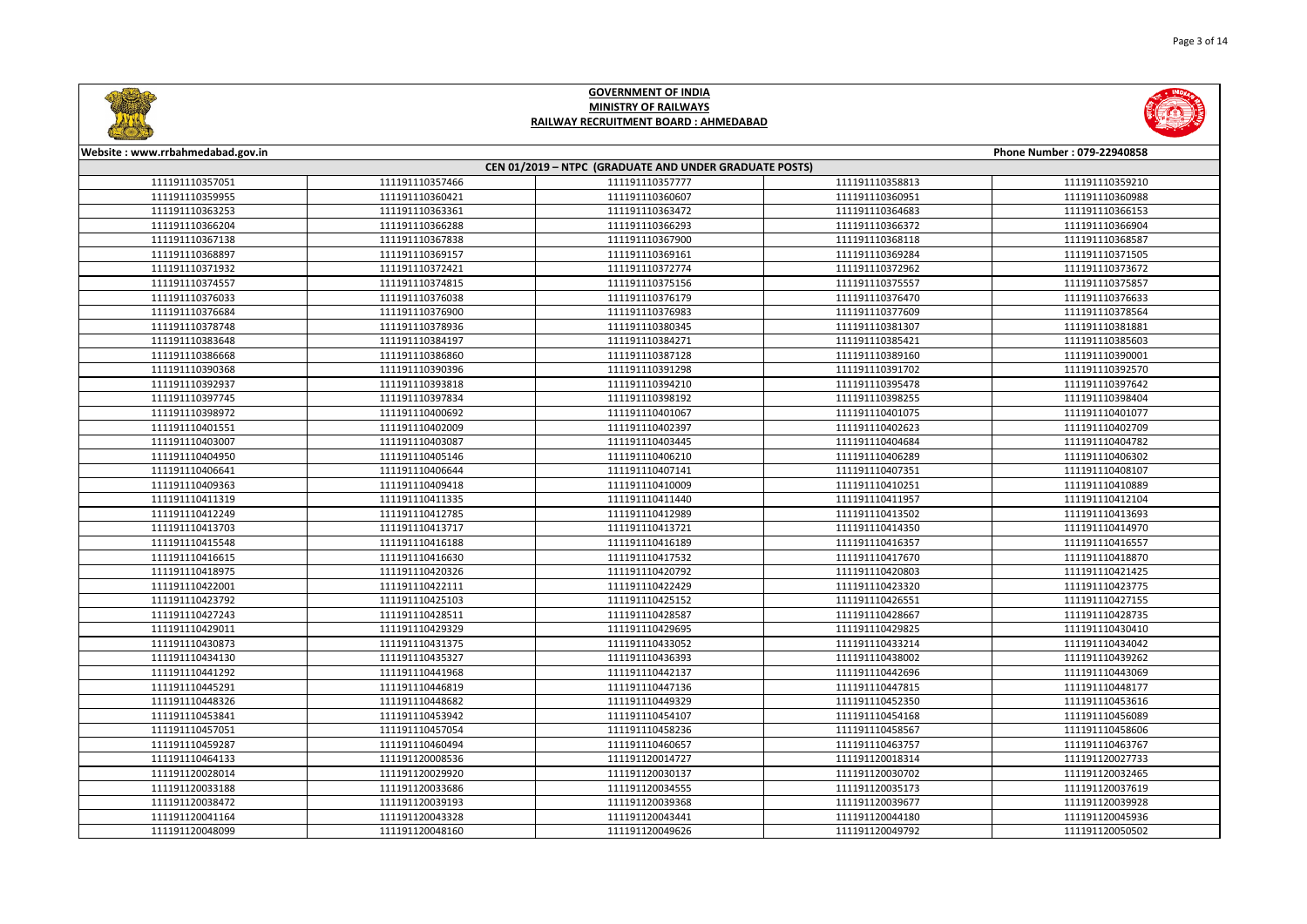

|       | Phone Number: 079-22940858 |
|-------|----------------------------|
|       |                            |
| 51911 | 111191120052506            |
| 54630 | 111191120055294            |
| 53631 | 111191120071543            |
| 77263 | 111191120079349            |
| 35393 | 111191120086581            |
| 90556 | 111191120092283            |
| 97063 | 111191120097629            |
| )2602 | 111191120102754            |
| 06541 | 111191120106657            |
| 21315 | 111191120122048            |
| 26244 | 111191120126851            |
| 29944 | 111191120130283            |
| 30810 | 111191120131142            |
| 33643 | 111191120135097            |
| 37520 | 111191120138331            |
| 11298 | 111191120143650            |
| 54926 | 111191120155299            |
| 51317 | 111191120163855            |
| 79034 | 111191120179787            |
| 31182 | 111191120181981            |
| 35043 | 111191120186253            |
| 0084  | 111191120200562            |
| 1893  | 111191120204729            |
| )7947 | 111191120208351            |
| 27393 | 111191130004276            |
| 21580 | 111191130021668            |
| 31822 | 111191130032935            |
| 12088 | 111191130043001            |
| 19235 | 111191130050146            |
| 51385 | 111191130056994            |
| 1400  | 111191130079885            |
| 36772 | 111191130088112            |
| 3165  | 111191130094618            |
| 1445  | 111191130103241            |
| 27522 | 111191130127844            |
| 30813 | 111191130131189            |
| 13727 | 111191130143764            |
| 70000 | 111191130171153            |
| 31481 | 111191130182796            |
| 0495  | 111191130201454            |
| )9878 | 111191130290378            |
| 25697 | 111191140405728            |
| 28630 | 111191150032380            |
| 35883 | 111191150037191            |
| 17811 | 111191150048623            |
| 76958 | 111191150078363            |



## **Website : www.rrbahmedabad.gov.in CEN 01/2019 – NTPC (GRADUATE AND UNDER GRADUATE POSTS)** 111191120050848 111191120051450 111191120051911 111191120052506 111191120054230 111191120054361 111191120054630 111191120055294 111191120062005 111191120062727 111191120063631 111191120071543 111191120072840 111191120073220 111191120077263 111191120079349 111191120079716 111191120081299 111191120085393 111191120086581 111191120087762 111191120090063 111191120090556 111191120092283 111191120093551 111191120094748 111191120097063 111191120097629 111191120099114 111191120099870 111191120102602 111191120102754 111191120103428 111191120106531 111191120106541 111191120106657 111191120117399 111191120119877 111191120121315 111191120122048 111191120125576 111191120126075 111191120126244 111191120126851 111191120128667 111191120128959 111191120129944 111191120130283 111191120130427 111191120130447 111191120130810 111191120131142 111191120132932 111191120133000 111191120133643 111191120135097 111191120136718 111191120137105 111191120137520 111191120138331 111191120140269 111191120141159 111191120141298 111191120143650 111191120151900 111191120154707 111191120154926 111191120155299 111191120160613 111191120160694 111191120161317 111191120163855 111191120164817 111191120173005 111191120179034 111191120179787 111191120180531 111191120180956 111191120181182 111191120181981 111191120183252 111191120183428 111191120185043 111191120186253 111191120188954 111191120198048 111191120200084 111191120200562 111191120201050 111191120201407 111191120201893 111191120204729 111191120207266 111191120207603 111191120207947 111191120208351 111191120412884 111191120417346 111191120427393 111191130004276 111191130008526 111191130016680 111191130021580 111191130021668 111191130029180 111191130029506 111191130031822 111191130032935 111191130035969 111191130037944 111191130042088 111191130043001 111191130048144 111191130048240 111191130049235 111191130050146 111191130050854 111191130051003 111191130051385 111191130056994 111191130062847 111191130067622 111191130071400 111191130079885 111191130083350 111191130085413 111191130086772 111191130088112 111191130090627 111191130090883 111191130093165 111191130094618 111191130097223 111191130099734 111191130101445 111191130103241 111191130114636 | 111191130114724 | 111191130124141 | 111191130127522 111191130127844 111191130128422 111191130128479 111191130130813 111191130131189 111191130140223 111191130142542 111191130143727 111191130143764 111191130158915 111191130162779 111191130170000 111191130171153 111191130177826 111191130178569 111191130181481 111191130182796 111191130193434 111191130200052 111191130200495 111191130201454 111191130205212 111191130208934 111191130209878 111191130290378 111191130399043 111191130407702 111191130425697 111191140405728 111191150003321 111191150006303 111191150027715 111191150028630 111191150032380 111191150033435 111191150035363 111191150035883 111191150037191 111191150047538 111191150047639 111191150047811 111191150048623 111191150067105 111191150068100 111191150076958 111191150078363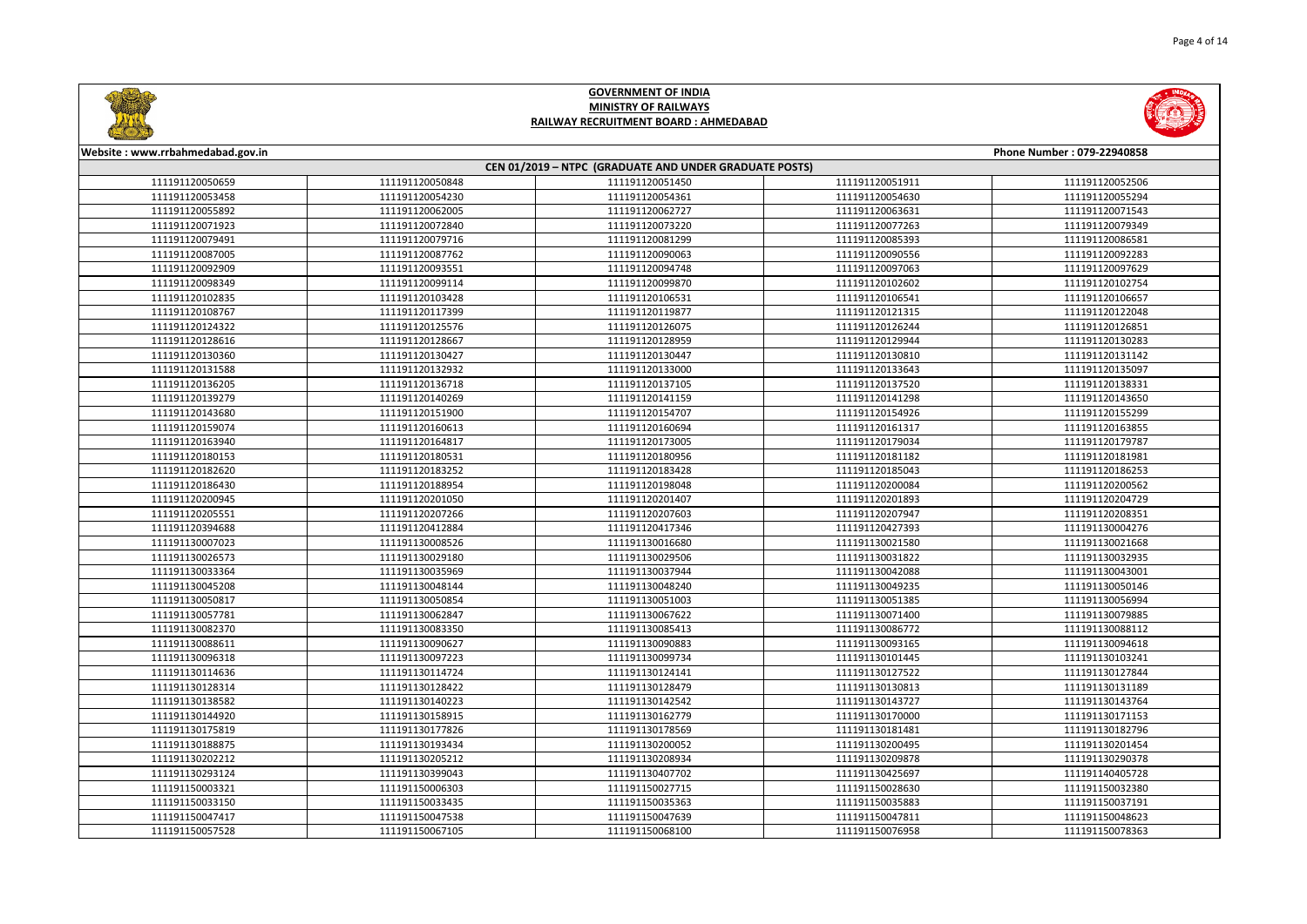

|       | Phone Number: 079-22940858 |
|-------|----------------------------|
|       |                            |
| 33286 | 111191150083492            |
| 36559 | 111191150090766            |
| 01366 | 111191150102087            |
| 20980 | 111191150122030            |
| 23800 | 111191150124856            |
| 30839 | 111191150131737            |
| 34857 | 111191150136047            |
| 39535 | 111191150139849            |
| 54437 | 111191150155545            |
| 58859 | 111191150161613            |
| 75250 | 111191150177964            |
| 78972 | 111191150179119            |
| 34664 | 111191150184897            |
| 99343 | 111191150200777            |
| )7118 | 111191150208391            |
| )1956 | 111191170006691            |
| 13184 | 111191170022688            |
| 30061 | 111191170030511            |
| 10854 | 111191170042414            |
| 53709 | 111191170055984            |
| 57991 | 111191170062282            |
| 1477  | 111191170075270            |
| 33403 | 111191170084258            |
| 97323 | 111191170097432            |
| 25169 | 111191170127316            |
| 35154 | 111191170142260            |
| 14532 | 111191170148498            |
| 55317 | 111191170167140            |
| 79378 | 111191170179596            |
| 96844 | 111191170201768            |
| 11228 | 111191170211277            |
| 13258 | 111191170214454            |
| 54441 | 111191170272349            |
| 33372 | 111191170283897            |
| 36829 | 111191170288243            |
| 90290 | 111191170290394            |
| 3619  | 111191170294940            |
| 23410 | 111191190037214            |
| 17072 | 111191190055238            |
| 30626 | 111191190083271            |
| 38495 | 111191190106105            |
| 26367 | 111191190126785            |
| 33967 | 111191190138657            |
| 52542 | 111191190174553            |
| 36666 | 111191190190186            |
| 74584 | 111191190282243            |



## **Website : www.rrbahmedabad.gov.in CEN 01/2019 – NTPC (GRADUATE AND UNDER GRADUATE POSTS)** 111191150078887 111191150083186 111191150083286 111191150083492 111191150084604 111191150085296 111191150086559 111191150090766 111191150095400 111191150098037 111191150101366 111191150102087 111191150108341 111191150112237 111191150120980 111191150122030 111191150122600 111191150123684 111191150123800 111191150124856 111191150126860 111191150127665 111191150130839 111191150131737 111191150133636 111191150134200 111191150134857 111191150136047 111191150138273 111191150138691 111191150139535 111191150139849 111191150142340 111191150150956 111191150154437 111191150155545 111191150158404 111191150158521 111191150158859 111191150161613 111191150165574 111191150170850 111191150175250 111191150177964 111191150178892 111191150178941 111191150178972 111191150179119 111191150180588 111191150184598 111191150184664 111191150184897 111191150191089 111191150198925 111191150199343 111191150200777 111191150204051 111191150204981 111191150207118 111191150208391 111191160151716 111191160210961 111191170001956 111191170006691 111191170009000 111191170011833 111191170012183 111191170013184 111191170022688 111191170027638 111191170028849 111191170030061 111191170030511 111191170031729 111191170036524 111191170040854 111191170042414 111191170048091 111191170050725 111191170053709 111191170055984 111191170056422 111191170056521 111191170057991 111191170062282 111191170071020 111191170071371 111191170071477 111191170075270 111191170079844 111191170080812 111191170083403 111191170084258 111191170086452 111191170094978 111191170097323 111191170097432 111191170119364 111191170121478 111191170125169 111191170127316 111191170132333 111191170133560 111191170135154 111191170142260 111191170143779 111191170144157 111191170144532 111191170148498 111191170162305 111191170165220 111191170165317 111191170167140 111191170178190 111191170178878 111191170179378 111191170179596 111191170182538 111191170184896 111191170196844 111191170201768 111191170205492 111191170209696 111191170211228 111191170211277 111191170211881 111191170212628 111191170213258 111191170214454 111191170214956 111191170219406 111191170230673 111191170254441 111191170272349 111191170279720 111191170280927 111191170283372 111191170283897 111191170285238 111191170286595 111191170286829 111191170288243 111191170289205 111191170289361 111191170290290 111191170290394 111191170292409 111191170292910 111191170293619 111191170294940 111191170394358 111191190017041 111191190023410 111191190037214 111191190043762 111191190045404 111191190047072 111191190055238 111191190075721 111191190079877 111191190080626 111191190083271 111191190086118 111191190087014 111191190088495 111191190106105 111191190117777 111191190118715 111191190126367 111191190126785 111191190128751 111191190130205 111191190133967 111191190138657 111191190160463 111191190160925 111191190162542 111191190174553 111191190177393 111191190182554 111191190185489 1111911901866666 111191190190186 111191190204434 111191190208362 111191190274584 111191190282243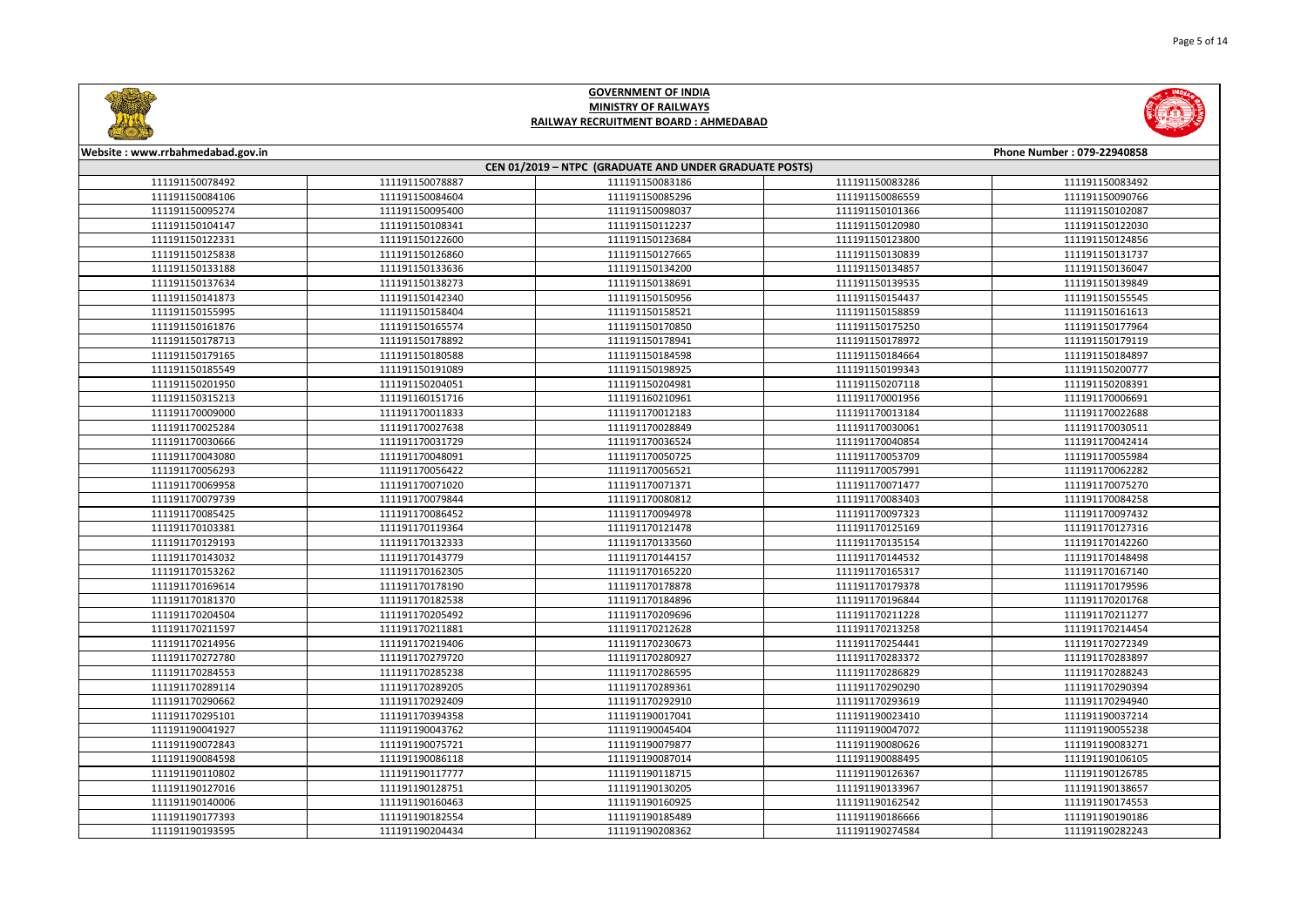

|                  | Phone Number: 079-22940858 |
|------------------|----------------------------|
|                  |                            |
| 3643             | 111191210178726            |
| )7987            | 111191240018389            |
| )5946            | 111191240105992            |
| 16671            | 111191240145812            |
| 1691             | 111191240173992            |
| 4405             | 111191240225509            |
| '6598            | 111191240276776            |
| 32815            | 111191240301459            |
| 30465            | 111191240331309            |
| 1100             | 111191240341980            |
| 5219             | 111191240366116            |
| 34816            | 111191240388894            |
| )7330            | 111191240409199            |
| 2406             | 111191240417897            |
| 30129            | 111191240434356            |
| 59712            | 111191250187966            |
| 34576            | 111191260037714            |
| 14368            | 111191260047883            |
| 32395            | 111191260084769            |
| 7325             | 111191260128485            |
| 3831،            | 111191260168954            |
| )0574            | 111191260249431            |
| 16909            | 111191260337863            |
| 17361            | 111191260381236            |
| <sup>14796</sup> | 111191270121099            |
| 34899            | 111191270185269            |
| 3313             | 111191300294889            |
| )0285            | 111192110000546            |
| )3386            | 111192110003572            |
| 16746            | 111192110007545            |
| 2944             | 111192110014490            |
| 4013             | 111192110059389            |
| 62743            | 111192110063477            |
| 64933            | 111192110066036            |
| 8216             | 111192110069112            |
| '1068            | 111192110071244            |
| 3575             | 111192110103647            |
| )7661            | 111192110109352            |
|                  | 111192110144194            |
| 6038             |                            |
| 16797            | 111192110150282            |
| 57424            | 111192110167780            |
| '0873            | 111192110170987            |
| '3036            | 111192110188324            |
| )2147            | 111192110192741            |
| 3543             | 111192110213562            |
| 4468             | 111192110214473            |



## **Website : www.rrbahmedabad.gov.in CEN 01/2019 – NTPC (GRADUATE AND UNDER GRADUATE POSTS)** 111191190294703 111191190297452 111191190413643 111191210178726 111191220109910 111191240001836 111191240007987 111191240018389 111191240069080 111191240105479 111191240105946 111191240105992 111191240113101 111191240117258 111191240126671 111191240145812 111191240167335 111191240168791 111191240171691 111191240173992 111191240189994 111191240191210 111191240194405 111191240225509 111191240264006 111191240270588 111191240276598 111191240276776 111191240278664 111191240281327 111191240282815 111191240301459 111191240321109 111191240326668 111191240330465 111191240331309 111191240339105 111191240340313 111191240341100 111191240341980 111191240347974 111191240360404 111191240365219 111191240366116 111191240378745 111191240378950 111191240384816 111191240388894 111191240402629 111191240404799 111191240407330 111191240409199 111191240411611 111191240412057 111191240412406 111191240417897 111191240421114 111191240426380 111191240430129 111191240434356 111191250124271 111191250157300 111191250159712 111191250187966 111191260022937 111191260025343 111191260034576 111191260037714 111191260042787 111191260042870 111191260044368 111191260047883 111191260055481 111191260081216 111191260082395 111191260084769 111191260088358 111191260102089 111191260127325 111191260128485 111191260153802 111191260160251 111191260163831 111191260168954 111191260178317 111191260182605 111191260200574 111191260249431 111191260281620 111191260287836 111191260326909 111191260337863 111191260339151 111191260346303 111191260347361 111191260381236 111191270040464 111191270051014 111191270094796 111191270121099 111191270136398 111191270156563 111191270184899 111191270185269 111191280164600 111191290003808 111191300122130 111191300183313 111191300294889 111191310198962 111192110000109 111192110000285 111192110000546 111192110002671 111192110003032 111192110003386 111192110003572 111192110005028 111192110006358 111192110006746 111192110007545 111192110011753 111192110012532 111192110012944 111192110014490 111192110020029 111192110020496 111192110024013 111192110059389 111192110060330 111192110062344 111192110062743 111192110063477 111192110063882 111192110064297 111192110064933 111192110066036 111192110067107 111192110067837 111192110068216 111192110069112 111192110070086 111192110070181 111192110071068 111192110071244 111192110075119 111192110075643 111192110103575 111192110103647 111192110105183 111192110106926 111192110107661 111192110109352 111192110110958 111192110111785 111192110116038 111192110144194 111192110145301 111192110146250 111192110146797 111192110150282 111192110151877 111192110167211 111192110167424 111192110167780 111192110168333 111192110169570 111192110170873 111192110170987 111192110172338 111192110172513 111192110173036 111192110188324 111192110189206 111192110191725 111192110192147 111192110192741 111192110197646 111192110212133 111192110213543 111192110213562 111192110213708 111192110214135 111192110214468 111192110214473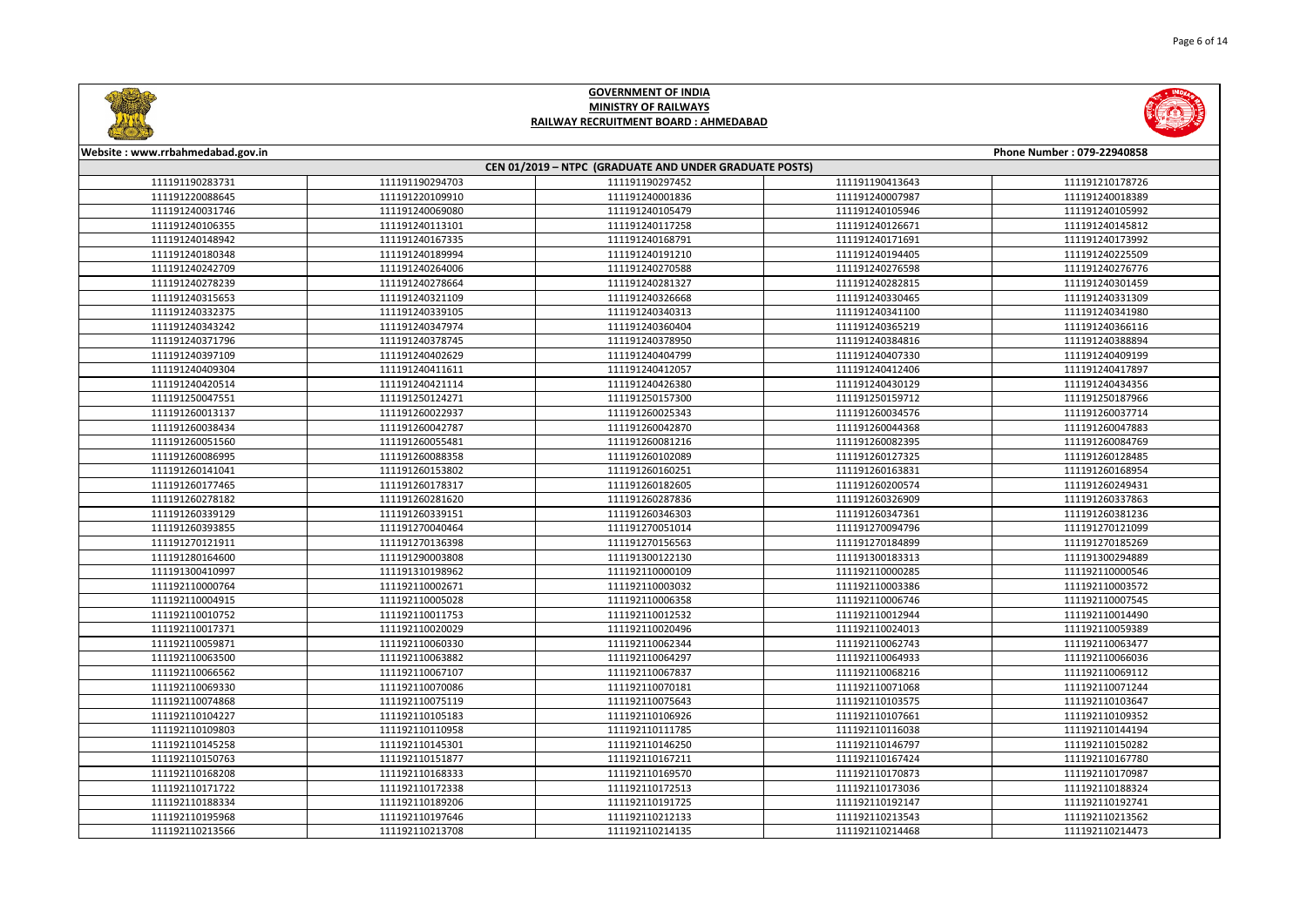

| Phone Number: 079-22940858 |  |
|----------------------------|--|
|                            |  |
| 111192110218044            |  |
| 111192110221170            |  |
| 111192110226442            |  |
| 111192110230314            |  |
| 111192110236133            |  |
| 111192110255941            |  |
| 111192110259554            |  |
| 111192110263314            |  |
| 111192110286282            |  |
| 111192110306482            |  |
| 111192110308692            |  |
| 111192110311614            |  |
| 111192110314445            |  |
| 111192110317730            |  |
| 111192110326667            |  |
| 111192110335183            |  |
| 111192110339568            |  |
| 111192110354333            |  |
| 111192110359340            |  |
| 111192110366480            |  |
| 111192110372187            |  |
| 111192110374751            |  |
| 111192110376441            |  |
| 111192110382717            |  |
| 111192110386241            |  |
| 111192110392438            |  |
| 111192110396939            |  |
| 111192110398469            |  |
| 111192110402160            |  |
| 111192110408088            |  |
| 111192110411785            |  |
| 111192110414416            |  |
| 111192110418921            |  |
| 111192110420930            |  |
| 111192110424466            |  |
| 111192110436948            |  |
| 111192110443559            |  |
| 111192110450338            |  |
| 111192110455520            |  |
| 111192120028155            |  |
| 111192120037093            |  |
| 111192120057227            |  |
| 111192120081553            |  |
| 111192120089819            |  |
| 111192120096232            |  |
| 111192120119883            |  |
|                            |  |



## **Website : www.rrbahmedabad.gov.in CEN 01/2019 – NTPC (GRADUATE AND UNDER GRADUATE POSTS)** 111192110215972 111192110217195 111192110217910 111192110218044 111192110219562 111192110220303 111192110220701 111192110221170 111192110223590 111192110225108 111192110225118 111192110226442 111192110227093 111192110227864 111192110229808 111192110230314 111192110231731 111192110231870 111192110235991 111192110236133 111192110241563 111192110246002 111192110250356 111192110255941 111192110257509 111192110258167 111192110259047 111192110259554 111192110260073 111192110260785 111192110261609 111192110263314 111192110269319 111192110280394 111192110282029 111192110286282 111192110305299 111192110305894 111192110305928 111192110306482 111192110308475 111192110308534 111192110308624 111192110308692 111192110309457 111192110310926 111192110311252 111192110311614 111192110312517 111192110313579 111192110314389 111192110314445 111192110314696 111192110315733 111192110315894 111192110317730 111192110319841 111192110322955 111192110323728 111192110326667 111192110332344 111192110333250 111192110333788 111192110335183 111192110335433 111192110337583 111192110338384 111192110339568 111192110347408 111192110351169 111192110354290 111192110354333 111192110354993 111192110355672 111192110358816 111192110359340 111192110360834 111192110361709 111192110366452 111192110366480 111192110369114 111192110369724 111192110370604 111192110372187 111192110373445 111192110374003 111192110374748 111192110374751 111192110375613 111192110375951 111192110376305 111192110376441 111192110379675 111192110381060 111192110382215 111192110382717 111192110384583 111192110384813 111192110385774 111192110386241 111192110386889 111192110387134 111192110391532 111192110392438 111192110393541 111192110393811 111192110394538 111192110395095 111192110396939 111192110396987 111192110398038 111192110398418 111192110398469 111192110398928 111192110399734 111192110401640 111192110402160 111192110403995 111192110404451 111192110406701 111192110408088 111192110410811 111192110410812 111192110411072 111192110411785 111192110412108 111192110412396 111192110414110 111192110414416 111192110417066 111192110418397 111192110418677 111192110418921 111192110419350 111192110420293 111192110420807 111192110420930 111192110422238 111192110423592 111192110424038 111192110424466 111192110426001 111192110428762 111192110431220 111192110436948 111192110438887 111192110440066 111192110442061 111192110443559 111192110448169 111192110449370 111192110449960 111192110450338 111192110451322 111192110451364 111192110455286 111192110455520 111192120000854 111192120007477 111192120012557 111192120028155 111192120030230 111192120031221 111192120033649 111192120037093 111192120039827 111192120052814 111192120053479 111192120057227 111192120062709 111192120076404 111192120077483 111192120081553 111192120084481 111192120085312 111192120089058 111192120089819 111192120091726 111192120091994 111192120095018 111192120096232 111192120098769 111192120105713 111192120110296 111192120119883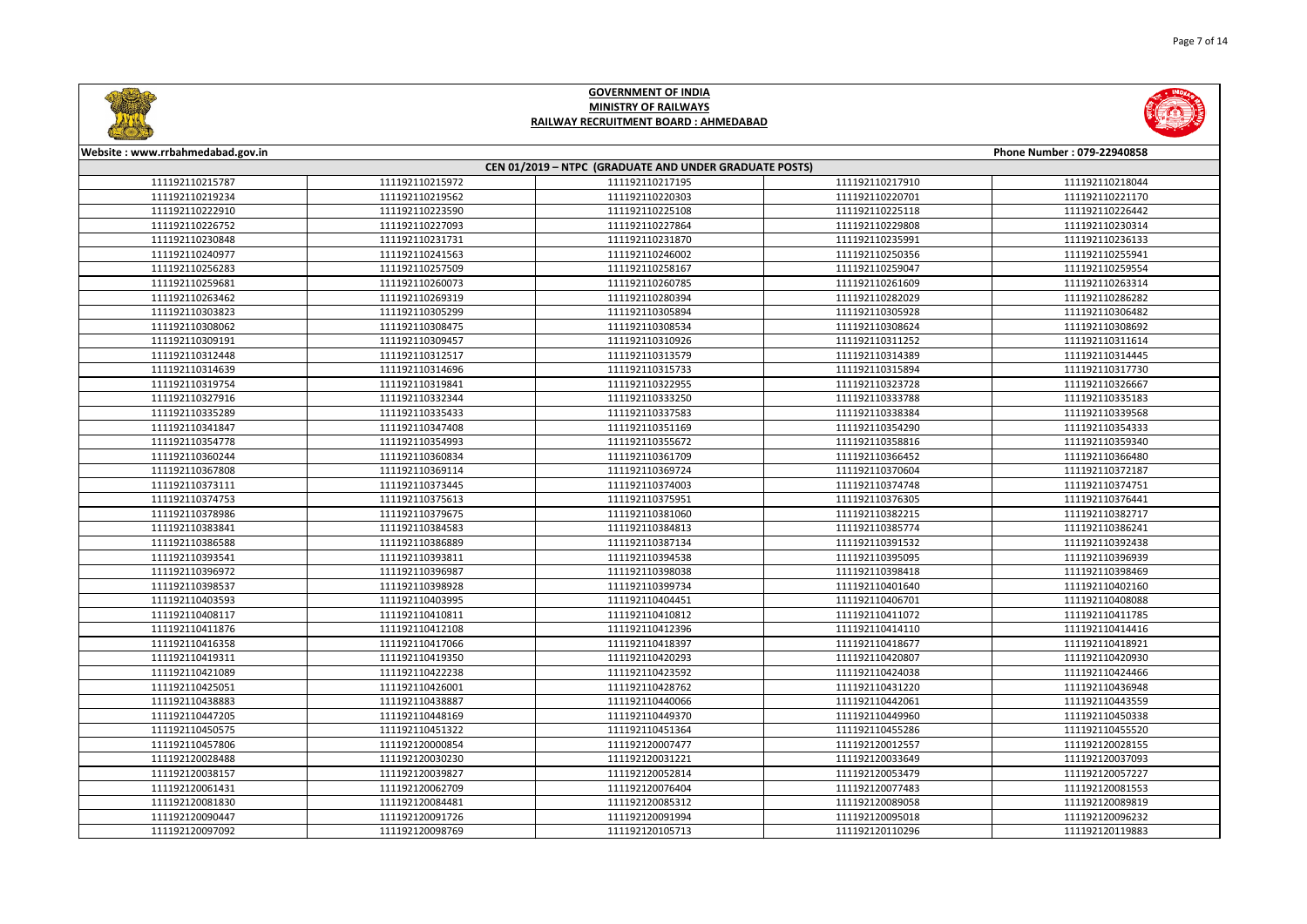

|              | Phone Number: 079-22940858 |
|--------------|----------------------------|
|              |                            |
| 24402        | 111192120124844            |
| 30257        | 111192120131203            |
| 36419        | 111192120137719            |
| 56244        | 111192120156634            |
| 51183        | 111192120161432            |
| 30373        | 111192120182790            |
| 07802        | 111192120207869            |
| 93600        | 111192130000312            |
| 36192        | 111192130037547            |
| 53371        | 111192130078136            |
| <b>12254</b> | 111192130163553            |
| 54592        | 111192150028938            |
| 32567        | 111192150083394            |
| 36301        | 111192150154091            |
| 11133        | 111192170042426            |
| 59043        | 111192170067554            |
| )4859        | 111192170113566            |
| 56510        | 111192170179111            |
| 1875         | 111192170211534            |
| 76827        | 111192170279008            |
| 36690        | 111192170291520            |
| 50438        | 111192190069662            |
| 29224        | 111192190130646            |
| 57609        | 111192190158895            |
| 22849        | 111192190275805            |
| 73905        | 111192230275033            |
| 26667        | 111192240051749            |
| 13801        | 111192240172613            |
| 16279        | 111192240361884            |
| L4478        | 111192240434414            |
| 31684        | 111192260132305            |
| L9574        | 111192260377707            |
| 15111        | 111193110017132            |
| 54676        | 111193110069684            |
| 06281        | 111193110109033            |
| 77220        | 111193110177277            |
| 97131        | 111193110229789            |
| 73637        | 111193110273957            |
| )9212        | 111193110312177            |
| 30854        | 111193110331254            |
| 53115        | 111193110361699            |
| 38487        | 111193110391789            |
| 20884        | 111193120016963            |
| 27406        | 111193120028822            |
| 33057        | 111193120035120            |
| 38173        | 111193120038444            |



## **Website : www.rrbahmedabad.gov.in CEN 01/2019 – NTPC (GRADUATE AND UNDER GRADUATE POSTS)** 111192120123264 111192120124316 111192120124402 111192120124844 111192120126383 111192120128612 111192120130257 111192120131203 111192120131931 111192120134150 111192120136419 111192120137719 111192120141896 111192120144695 111192120156244 111192120156634 111192120159079 111192120160894 111192120161183 111192120161432 111192120173495 111192120175800 111192120180373 111192120182790 111192120199147 111192120200908 111192120207802 111192120207869 111192120261827 111192120262270 111192120293600 111192130000312 111192130030513 111192130032923 111192130036192 111192130037547 111192130043431 111192130062763 111192130063371 111192130078136 111192130083802 111192130084790 111192130092254 111192130163553 111192130183370 111192130201099 111192130254592 111192150028938 111192150043044 111192150082158 111192150082567 111192150083394 111192150122699 111192150126910 111192150136301 111192150154091 111192170026373 111192170039981 111192170041133 111192170042426 111192170055389 111192170058144 111192170059043 111192170067554 111192170081427 111192170088278 111192170104859 111192170113566 111192170130726 111192170132301 111192170156510 111192170179111 111192170197657 111192170200104 111192170201875 111192170211534 111192170226603 111192170264981 111192170276827 111192170279008 111192170285073 111192170286129 111192170286690 111192170291520 111192190038975 111192190041738 111192190050438 111192190069662 111192190118567 111192190127629 111192190129224 111192190130646 111192190150974 111192190156450 111192190157609 111192190158895 111192190181178 111192190205688 111192190222849 111192190275805 111192190290538 111192220050243 111192220173905 111192230275033 111192240002346 111192240007676 111192240026667 111192240051749 111192240104509 111192240125099 111192240143801 111192240172613 111192240225970 111192240288191 111192240316279 111192240361884 111192240402828 111192240406683 111192240414478 111192240434414 111192250368685 111192260097431 111192260131684 111192260132305 111192260268347 111192260309890 111192260319574 111192260377707 111192310039054 111193110000028 111193110015111 111193110017132 111193110020158 111193110060530 111193110064676 111193110069684 111193110073542 111193110104957 111193110106281 111193110109033 111193110115152 111193110176514 111193110177220 111193110177277 111193110194227 111193110196829 111193110197131 111193110229789 111193110266477 111193110271698 111193110273637 111193110273957 111193110300949 111193110301218 111193110309212 111193110312177 111193110317474 111193110319075 111193110330854 111193110331254 111193110334775 111193110345779 111193110353115 111193110361699 111193110373908 111193110387157 111193110388487 111193110391789 111193110400845 111193110404197 111193110420884 111193120016963 111193120023025 111193120026261 111193120027406 111193120028822 111193120030794 111193120031707 111193120033057 111193120035120 111193120037394 111193120037913 111193120038173 111193120038444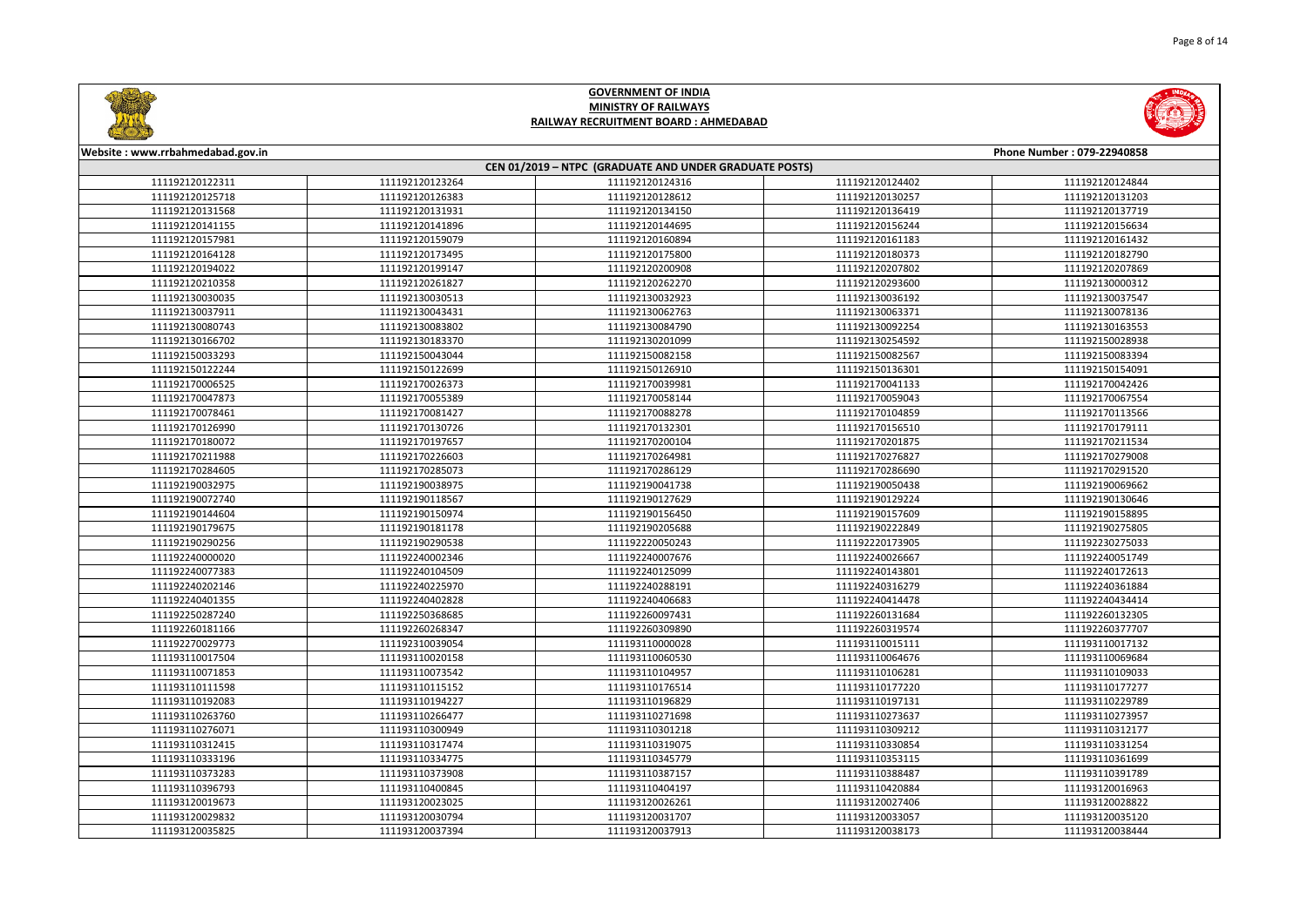



| <b>CHIMNEY AND INCOME.</b>       |                 |                                                        |                 |                            |
|----------------------------------|-----------------|--------------------------------------------------------|-----------------|----------------------------|
| Website: www.rrbahmedabad.gov.in |                 |                                                        |                 | Phone Number: 079-22940858 |
|                                  |                 | CEN 01/2019 - NTPC (GRADUATE AND UNDER GRADUATE POSTS) |                 |                            |
| 111193120038759                  | 111193120038817 | 111193120038881                                        | 111193120040052 | 111193120040677            |
| 111193120042264                  | 111193120043954 | 111193120043986                                        | 111193120045120 | 111193120045434            |
| 111193120046150                  | 111193120050557 | 111193120059382                                        | 111193120066237 | 111193120067821            |
| 111193120068003                  | 111193120076228 | 111193120078665                                        | 111193120078947 | 111193120080523            |
| 111193120084004                  | 111193120085366 | 111193120085476                                        | 111193120086952 | 111193120087187            |
| 111193120087320                  | 111193120088191 | 111193120089375                                        | 111193120090749 | 111193120094479            |
| 111193120094489                  | 111193120094611 | 111193120094989                                        | 111193120095224 | 111193120096851            |
| 111193120097548                  | 111193120100751 | 111193120110392                                        | 111193120120879 | 111193120125128            |
| 111193120126008                  | 111193120128828 | 111193120129643                                        | 111193120132567 | 111193120132782            |
| 111193120136633                  | 111193120136741 | 111193120139318                                        | 111193120141854 | 111193120145808            |
| 111193120151278                  | 111193120159203 | 111193120159800                                        | 111193120161332 | 111193120162992            |
| 111193120163496                  | 111193120165805 | 111193120165891                                        | 111193120179262 | 111193120179322            |
| 111193120184661                  | 111193120191988 | 111193120199994                                        | 111193120200334 | 111193120202343            |
| 111193120203240                  | 111193120203519 | 111193120206897                                        | 111193120207901 | 111193120208253            |
| 111193120208717                  | 111193120209555 | 111193120209689                                        | 111193120416350 | 111193130003278            |
| 111193130034484                  | 111193130082357 | 111193130118727                                        | 111193150039797 | 111193150053194            |
| 111193150097064                  | 111193150100096 | 111193150127518                                        | 111193150159001 | 111193150182694            |
| 111193150183037                  | 111193150200849 | 111193150206065                                        | 111193150296006 | 111193150297637            |
| 111193150306899                  | 111193150318826 | 111193150322811                                        | 111193160203772 | 111193160211392            |
| 111193190000595                  | 111193190171102 | 111193190177521                                        | 111193190228713 | 111193190339863            |
| 111193210024763                  | 111193240005054 | 111193240006704                                        | 111193240007475 | 111193240017715            |
| 111193240019447                  | 111193240025800 | 111193240061463                                        | 111193240064736 | 111193240074373            |
| 111193240074425                  | 111193240078739 | 111193240110315                                        | 111193240113020 | 111193240118842            |
| 111193240151033                  | 111193240153561 | 111193240170427                                        | 111193240173577 | 111193240174002            |
| 111193240174074                  | 111193240177062 | 111193240177470                                        | 111193240194121 | 111193240195887            |
| 111193240197895                  | 111193240211741 | 111193240227372                                        | 111193240232341 | 111193240241599            |
| 111193240247680                  | 111193240255347 | 111193240263798                                        | 111193240265515 | 111193240267378            |
| 111193240270313                  | 111193240272636 | 111193240276051                                        | 111193240277442 | 111193240280775            |
| 111193240284470                  | 111193240286020 | 111193240290383                                        | 111193240295745 | 111193240298584            |
| 111193240301507                  | 111193240303313 | 111193240306945                                        | 111193240309502 | 111193240322778            |
| 111193240324623                  | 111193240330004 | 111193240334209                                        | 111193240340596 | 111193240349732            |
| 111193240349930                  | 111193240352516 | 111193240352978                                        | 111193240362803 | 111193240371159            |
| 111193240379776                  | 111193240384854 | 111193240393112                                        | 111193240394588 | 111193240413256            |
| 111193240415353                  | 111193240424353 | 111193240427434                                        | 111193260032825 | 111193260359631            |
| 111193270135061                  | 111193310049886 | 111193310393043                                        | 111194110001511 | 111194110001828            |
| 111194110003655                  | 111194110003844 | 111194110004312                                        | 111194110004395 | 111194110004986            |
| 111194110006838                  | 111194110008473 | 111194110012765                                        | 111194110013619 | 111194110014441            |
| 111194110015267                  | 111194110016975 | 111194110019769                                        | 111194110022068 | 111194110028179            |
| 111194110060732                  | 111194110061058 | 111194110061383                                        | 111194110061820 | 111194110062193            |
| 111194110063008                  | 111194110063476 | 111194110063698                                        | 111194110064373 | 111194110066200            |
| 111194110067061                  | 111194110068242 | 111194110069281                                        | 111194110069456 | 111194110069603            |
| 111194110070617                  | 111194110071786 | 111194110071826                                        | 111194110072638 | 111194110073555            |
| 111194110073892                  | 111194110075014 | 111194110075701                                        | 111194110076353 | 111194110077609            |
| 111194110106160                  | 111194110107118 | 111194110109753                                        | 111194110113587 | 111194110113967            |
| 111194110144504                  | 111194110145349 | 111194110146021                                        | 111194110146050 | 111194110146158            |
| 111194110146277                  | 111194110146356 | 111194110146750                                        | 111194110147438 | 111194110147743            |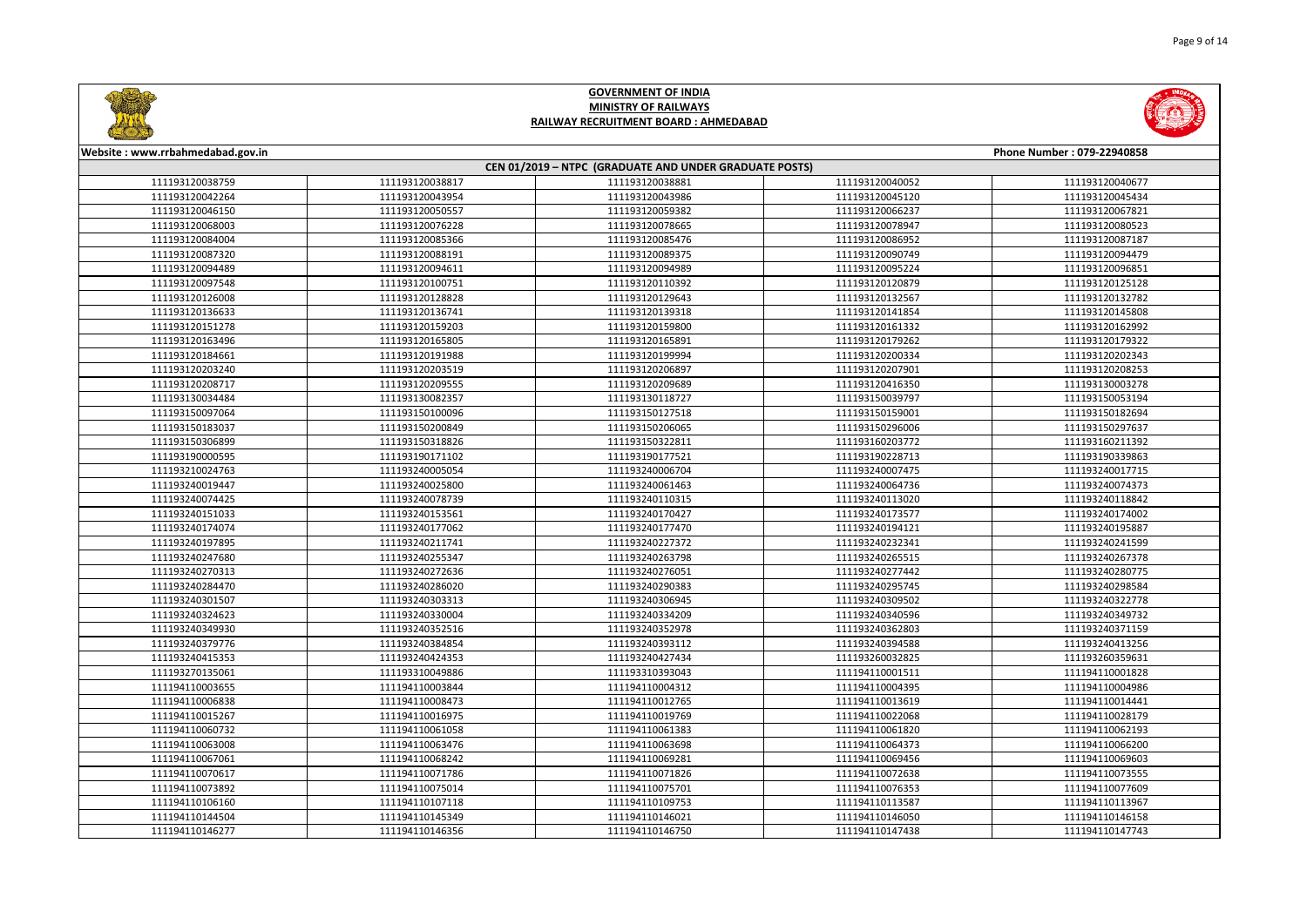



| Website: www.rrbahmedabad.gov.in                       |                 |                 |                 | Phone Number: 079-22940858 |
|--------------------------------------------------------|-----------------|-----------------|-----------------|----------------------------|
| CEN 01/2019 - NTPC (GRADUATE AND UNDER GRADUATE POSTS) |                 |                 |                 |                            |
| 111194110148091                                        | 111194110148706 | 111194110149902 | 111194110150180 | 111194110153787            |
| 111194110154071                                        | 111194110167149 | 111194110167791 | 111194110168979 | 111194110171130            |
| 111194110172765                                        | 111194110173322 | 111194110174051 | 111194110174105 | 111194110175131            |
| 111194110175940                                        | 111194110175961 | 111194110176508 | 111194110191430 | 111194110191679            |
| 111194110193475                                        | 111194110193549 | 111194110197908 | 111194110198636 | 111194110215227            |
| 111194110216114                                        | 111194110216795 | 111194110217927 | 111194110218522 | 111194110218735            |
| 111194110219536                                        | 111194110219854 | 111194110219870 | 111194110220518 | 111194110220993            |
| 111194110221027                                        | 111194110221270 | 111194110221887 | 111194110222357 | 111194110222385            |
| 111194110224399                                        | 111194110225225 | 111194110226090 | 111194110227083 | 111194110227563            |
| 111194110229352                                        | 111194110232573 | 111194110233500 | 111194110234690 | 111194110236366            |
| 111194110238492                                        | 111194110238986 | 111194110240017 | 111194110240730 | 111194110244819            |
| 111194110247721                                        | 111194110247766 | 111194110248607 | 111194110249440 | 111194110249491            |
| 111194110249642                                        | 111194110249780 | 111194110249955 | 111194110251880 | 111194110253972            |
| 111194110255018                                        | 111194110255454 | 111194110256970 | 111194110260455 | 111194110260584            |
| 111194110262576                                        | 111194110263036 | 111194110266379 | 111194110267575 | 111194110268428            |
| 111194110268610                                        | 111194110270513 | 111194110272077 | 111194110272226 | 111194110272236            |
| 111194110272913                                        | 111194110277400 | 111194110283043 | 111194110292986 | 111194110299023            |
| 111194110301756                                        | 111194110302604 | 111194110303578 | 111194110303875 | 111194110305382            |
| 111194110305912                                        | 111194110307072 | 111194110308330 | 111194110308604 | 111194110309558            |
| 111194110309928                                        | 111194110312807 | 111194110312829 | 111194110315978 | 111194110316067            |
| 111194110316688                                        | 111194110317320 | 111194110318187 | 111194110318995 | 111194110319871            |
| 111194110320107                                        | 111194110321314 | 111194110321913 | 111194110322892 | 111194110324523            |
| 111194110325590                                        | 111194110328667 | 111194110329471 | 111194110330032 | 111194110331725            |
| 111194110332379                                        | 111194110334171 | 111194110335331 | 111194110336266 | 111194110337469            |
| 111194110338734                                        | 111194110344754 | 111194110345237 | 111194110345666 | 111194110346653            |
| 111194110347572                                        | 111194110347946 | 111194110349677 | 111194110349835 | 111194110352543            |
| 111194110352916                                        | 111194110353245 | 111194110355079 | 111194110355500 | 111194110356423            |
| 111194110356429                                        | 111194110357208 | 111194110358140 | 111194110358681 | 111194110361821            |
| 111194110364299                                        | 111194110365585 | 111194110366003 | 111194110367671 | 111194110371055            |
| 111194110371127                                        | 111194110371452 | 111194110371869 | 111194110374191 | 111194110374760            |
| 111194110374840                                        | 111194110376500 | 111194110377170 | 111194110377308 | 111194110380735            |
| 111194110384403                                        | 111194110384984 | 111194110386006 | 111194110386358 | 111194110390325            |
| 111194110393650                                        | 111194110394640 | 111194110395134 | 111194110395549 | 111194110396158            |
| 111194110396498                                        | 111194110397029 | 111194110397519 | 111194110398417 | 111194110398789            |
| 111194110398907                                        | 111194110398944 | 111194110399280 | 111194110399294 | 111194110399539            |
| 111194110399553                                        | 111194110399639 | 111194110400349 | 111194110400606 | 111194110400904            |
| 111194110402513                                        | 111194110402766 | 111194110403017 | 111194110405553 | 111194110405857            |
| 111194110406110                                        | 111194110406736 | 111194110407163 | 111194110407645 | 111194110407944            |
| 111194110408690                                        | 111194110409596 | 111194110409622 | 111194110410001 | 111194110410061            |
| 111194110410765                                        | 111194110410848 | 111194110410871 | 111194110411018 | 111194110412162            |
| 111194110412463                                        | 111194110412567 | 111194110412606 | 111194110412748 | 111194110413506            |
| 111194110413625                                        | 111194110414255 | 111194110414542 | 111194110415260 | 111194110416390            |
| 111194110417007                                        | 111194110417429 | 111194110417489 | 111194110417528 | 111194110417627            |
| 111194110418058                                        | 111194110418586 | 111194110419546 | 111194110419798 | 111194110420164            |
| 111194110421371                                        | 111194110421743 | 111194110421814 | 111194110422317 | 111194110423226            |
| 111194110423877                                        | 111194110424126 | 111194110424665 | 111194110425384 | 111194110425650            |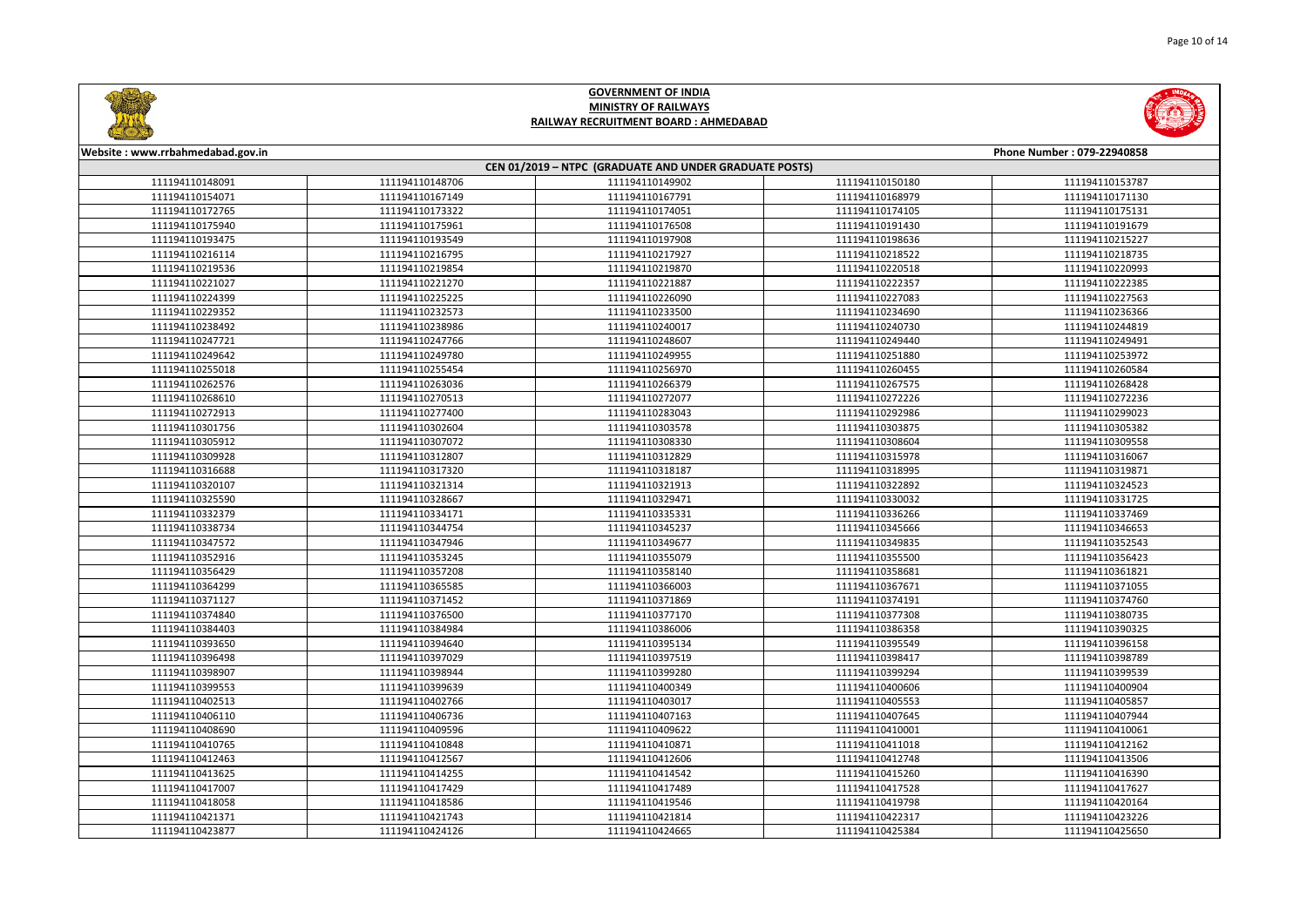



| Website: www.rrbahmedabad.gov.in |                 |                                                        |                 | Phone Number: 079-22940858 |
|----------------------------------|-----------------|--------------------------------------------------------|-----------------|----------------------------|
|                                  |                 | CEN 01/2019 - NTPC (GRADUATE AND UNDER GRADUATE POSTS) |                 |                            |
| 111194110425799                  | 111194110425932 | 111194110426094                                        | 111194110426195 | 111194110426584            |
| 111194110428281                  | 111194110429881 | 111194110430537                                        | 111194110432010 | 111194110432331            |
| 111194110433656                  | 111194110435231 | 111194110435466                                        | 111194110437482 | 111194110439575            |
| 111194110439776                  | 111194110442392 | 111194110442664                                        | 111194110448348 | 111194110453542            |
| 111194110454581                  | 111194110454723 | 111194110455413                                        | 111194110457666 | 111194110459868            |
| 111194110461367                  | 111194110461492 | 111194110463172                                        | 111194120004669 | 111194120005637            |
| 111194120021731                  | 111194120022775 | 111194120027149                                        | 111194120027176 | 111194120028032            |
| 111194120028232                  | 111194120029677 | 111194120029791                                        | 111194120030233 | 111194120030485            |
| 111194120030678                  | 111194120032144 | 111194120033550                                        | 111194120033870 | 111194120034337            |
| 111194120034466                  | 111194120035088 | 111194120035294                                        | 111194120036127 | 111194120036359            |
| 111194120036753                  | 111194120036832 | 111194120037589                                        | 111194120037629 | 111194120037831            |
| 111194120038308                  | 111194120038309 | 111194120039393                                        | 111194120039533 | 111194120041632            |
| 111194120041855                  | 111194120043989 | 111194120044254                                        | 111194120045378 | 111194120045780            |
| 111194120046495                  | 111194120047416 | 111194120047936                                        | 111194120048314 | 111194120050304            |
| 111194120051255                  | 111194120053555 | 111194120072158                                        | 111194120073079 | 111194120078776            |
| 111194120078942                  | 111194120079117 | 111194120081029                                        | 111194120081308 | 111194120081931            |
| 111194120081968                  | 111194120082134 | 111194120082525                                        | 111194120082532 | 111194120082555            |
| 111194120082839                  | 111194120083032 | 111194120083808                                        | 111194120084052 | 111194120084472            |
| 111194120084713                  | 111194120085049 | 111194120086077                                        | 111194120086112 | 111194120086273            |
| 111194120086744                  | 111194120086884 | 111194120086912                                        | 111194120087623 | 111194120087845            |
| 111194120088133                  | 111194120088169 | 111194120088174                                        | 111194120088367 | 111194120089012            |
| 111194120089709                  | 111194120089955 | 111194120090232                                        | 111194120090437 | 111194120090656            |
| 111194120090678                  | 111194120091107 | 111194120091152                                        | 111194120091400 | 111194120091504            |
| 111194120092042                  | 111194120092768 | 111194120093028                                        | 111194120093513 | 111194120094035            |
| 111194120096373                  | 111194120096634 | 111194120097128                                        | 111194120097295 | 111194120097381            |
| 111194120097697                  | 111194120097765 | 111194120100667                                        | 111194120102201 | 111194120102735            |
| 111194120110666                  | 111194120112543 | 111194120113040                                        | 111194120114563 | 111194120114929            |
| 111194120115608                  | 111194120115950 | 111194120118076                                        | 111194120118802 | 111194120121357            |
| 111194120121631                  | 111194120122086 | 111194120123296                                        | 111194120123988 | 111194120124317            |
| 111194120124331                  | 111194120124435 | 111194120124841                                        | 111194120125135 | 111194120125253            |
| 111194120125509                  | 111194120126583 | 111194120126630                                        | 111194120126949 | 111194120127162            |
| 111194120127484                  | 111194120128186 | 111194120128353                                        | 111194120128743 | 111194120128958            |
| 111194120129272                  | 111194120129391 | 111194120129484                                        | 111194120129552 | 111194120130150            |
| 111194120130612                  | 111194120130894 | 111194120131258                                        | 111194120131259 | 111194120131676            |
| 111194120133315                  | 111194120133540 | 111194120134127                                        | 111194120134361 | 111194120135018            |
| 111194120135474                  | 111194120136623 | 111194120137357                                        | 111194120140027 | 111194120140251            |
| 111194120141820                  | 111194120141980 | 111194120142258                                        | 111194120143618 | 111194120144076            |
| 111194120145308                  | 111194120148133 | 111194120151205                                        | 111194120156973 | 111194120157307            |
| 111194120158289                  | 111194120158440 | 111194120158941                                        | 111194120159066 | 111194120159184            |
| 111194120159263                  | 111194120159662 | 111194120159907                                        | 111194120159931 | 111194120159993            |
| 111194120160478                  | 111194120160785 | 111194120160977                                        | 111194120161512 | 111194120162417            |
| 111194120162851                  | 111194120163003 | 111194120163365                                        | 111194120163706 | 111194120163759            |
| 111194120164960                  | 111194120165282 | 111194120165844                                        | 111194120168804 | 111194120173293            |
| 111194120177914                  | 111194120179720 | 111194120179938                                        | 111194120180437 | 111194120180843            |
| 111194120181566                  | 111194120181777 | 111194120182363                                        | 111194120182715 | 111194120183228            |
| 111194120184359                  | 111194120185073 | 111194120185102                                        | 111194120185702 | 111194120186069            |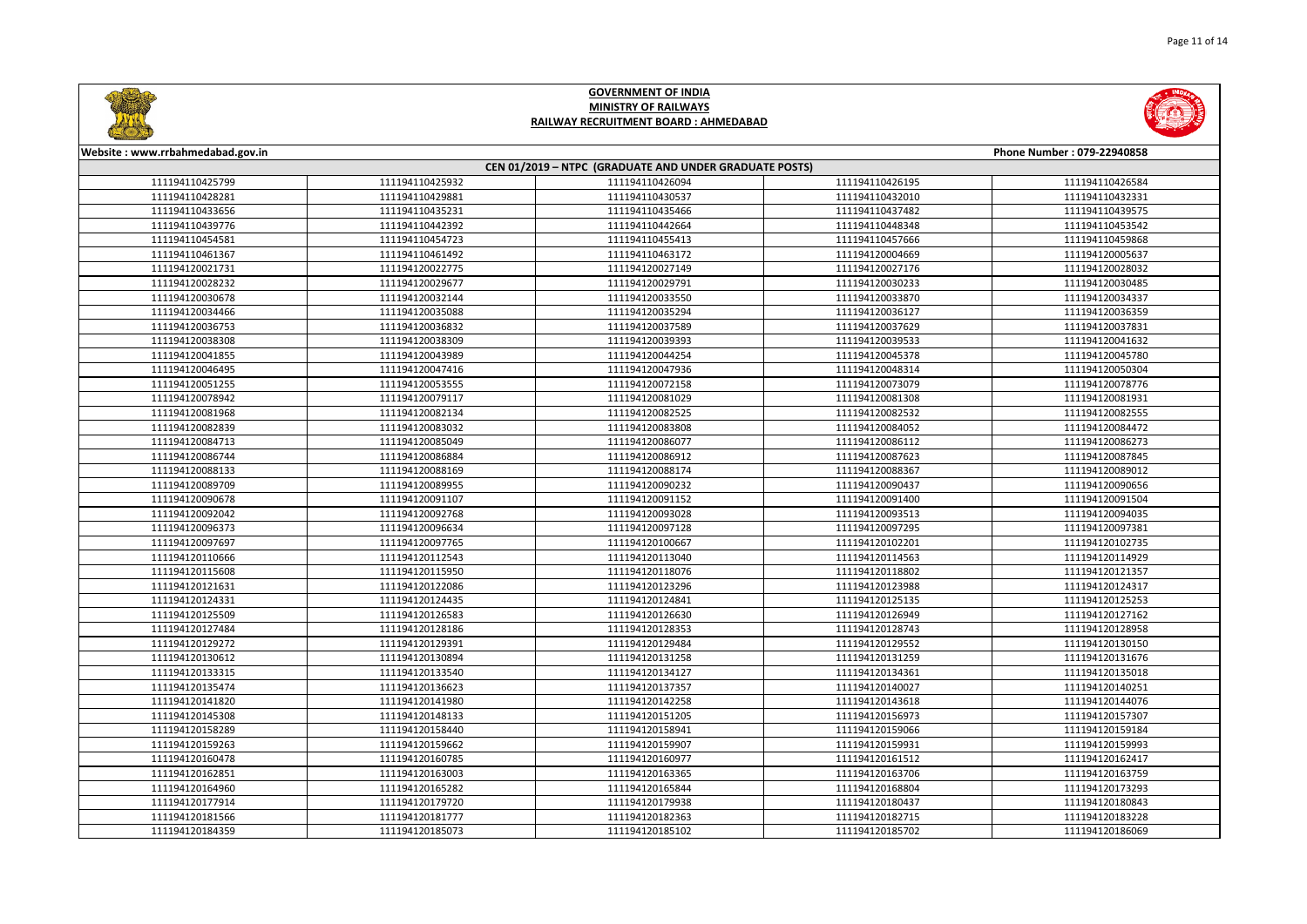

|       | Phone Number: 079-22940858 |
|-------|----------------------------|
|       |                            |
| 99813 | 111194120200319            |
| 02207 | 111194120202549            |
| 04024 | 111194120204763            |
| 05403 | 111194120205767            |
| 07130 | 111194120207364            |
| 12685 | 111194120283992            |
| 42757 | 111194130051758            |
| 78986 | 111194130088391            |
| 11711 | 111194130121344            |
| 36564 | 111194130138098            |
| 58562 | 111194130159347            |
| 95277 | 111194130202573            |
| 39039 | 111194130281909            |
| 26834 | 111194150026941            |
| 31030 | 111194150033277            |
| 39480 | 111194150039566            |
| 57060 | 111194150057943            |
| 83538 | 111194150086111            |
| 24132 | 111194150127210            |
| 35173 | 111194150136316            |
| 42472 | 111194150155922            |
| 61203 | 111194150162699            |
| 77494 | 111194150178819            |
| 98915 | 111194150200877            |
| 83791 | 111194150398018            |
| 28887 | 111194170033872            |
| 40423 | 111194170040767            |
| 98716 | 111194170113614            |
| 31573 | 111194170139740            |
| 65719 | 111194170166944            |
| 00889 | 111194170201834            |
| 12837 | 111194170213892            |
| 76624 | 111194170279504            |
| 90043 | 111194170395368            |
| 13150 | 111194190013219            |
| 59553 | 111194190062997            |
| 84986 | 111194190098457            |
| 15353 | 111194190120133            |
| 26403 | 111194190126690            |
| 39058 | 111194190139460            |
| 56889 | 111194190157008            |
| 82317 | 111194190185069            |
| 01320 | 111194190244621            |
| 84513 | 111194190286790            |
| 95957 | 111194190297449            |
| 11636 | 111194220004157            |



## **Website : www.rrbahmedabad.gov.in CEN 01/2019 – NTPC (GRADUATE AND UNDER GRADUATE POSTS)** 111194120198743 111194120199797 111194120199813 111194120200319 111194120201475 111194120201849 111194120202207 111194120202549 111194120203414 111194120203456 111194120204024 111194120204763 111194120204859 111194120204954 111194120205403 111194120205767 111194120205951 111194120207094 111194120207130 111194120207364 111194120208947 111194120209486 111194120212685 111194120283992 111194130027280 111194130028979 111194130042757 111194130051758 111194130070137 111194130078802 111194130078986 111194130088391 111194130089446 111194130093882 111194130107227 111194130111711 111194130121344 111194130124736 111194130130498 111194130136564 111194130138098 111194130153507 111194130158005 111194130158562 111194130159347 111194130183361 111194130193110 111194130195277 111194130202573 111194130212410 111194130213320 111194130239039 111194130281909 111194130409326 111194150025088 111194150026834 111194150026941 111194150028934 111194150029853 111194150031030 111194150033277 111194150035866 111194150036855 111194150039480 111194150039566 111194150048798 111194150052408 111194150057060 111194150057943 111194150076550 111194150082599 111194150083538 111194150086111 111194150094562 111194150117921 111194150124132 111194150127210 111194150130562 111194150131736 111194150135173 111194150136316 111194150137801 111194150141726 111194150142472 111194150155922 111194150158552 111194150158836 111194150161203 111194150162699 111194150171608 111194150172372 111194150177494 111194150178819 111194150181540 111194150185523 111194150198915 111194150200877 111194150206842 111194150283178 111194150283791 111194150398018 111194170000082 111194170006899 111194170028887 111194170033872 111194170036081 111194170038860 111194170040423 111194170040767 111194170083132 111194170084874 111194170098716 111194170113614 111194170127326 111194170129366 111194170131573 111194170139740 111194170155513 111194170161892 111194170165719 111194170166944 111194170190151 111194170190746 111194170200889 111194170201834 111194170207904 111194170211398 111194170212837 111194170213892 111194170243247 111194170267507 111194170276624 111194170279504 111194170285578 111194170289260 111194170290043 111194170395368 111194180084344 111194190008589 111194190013150 111194190013219 111194190039810 111194190048166 111194190059553 111194190062997 111194190066985 111194190078868 111194190084986 111194190098457 111194190110614 111194190114762 111194190115353 111194190120133 111194190125213 111194190125251 111194190126403 111194190126690 111194190126780 111194190134708 111194190139058 111194190139460 111194190156449 111194190156841 111194190156889 111194190157008 111194190164958 111194190178936 111194190182317 111194190185069 111194190191063 111194190194435 111194190201320 111194190244621 111194190278891 111194190282296 111194190284513 111194190286790 111194190290642 111194190290672 111194190295957 111194190297449 111194190395954 111194190407969 111194210211636 111194220004157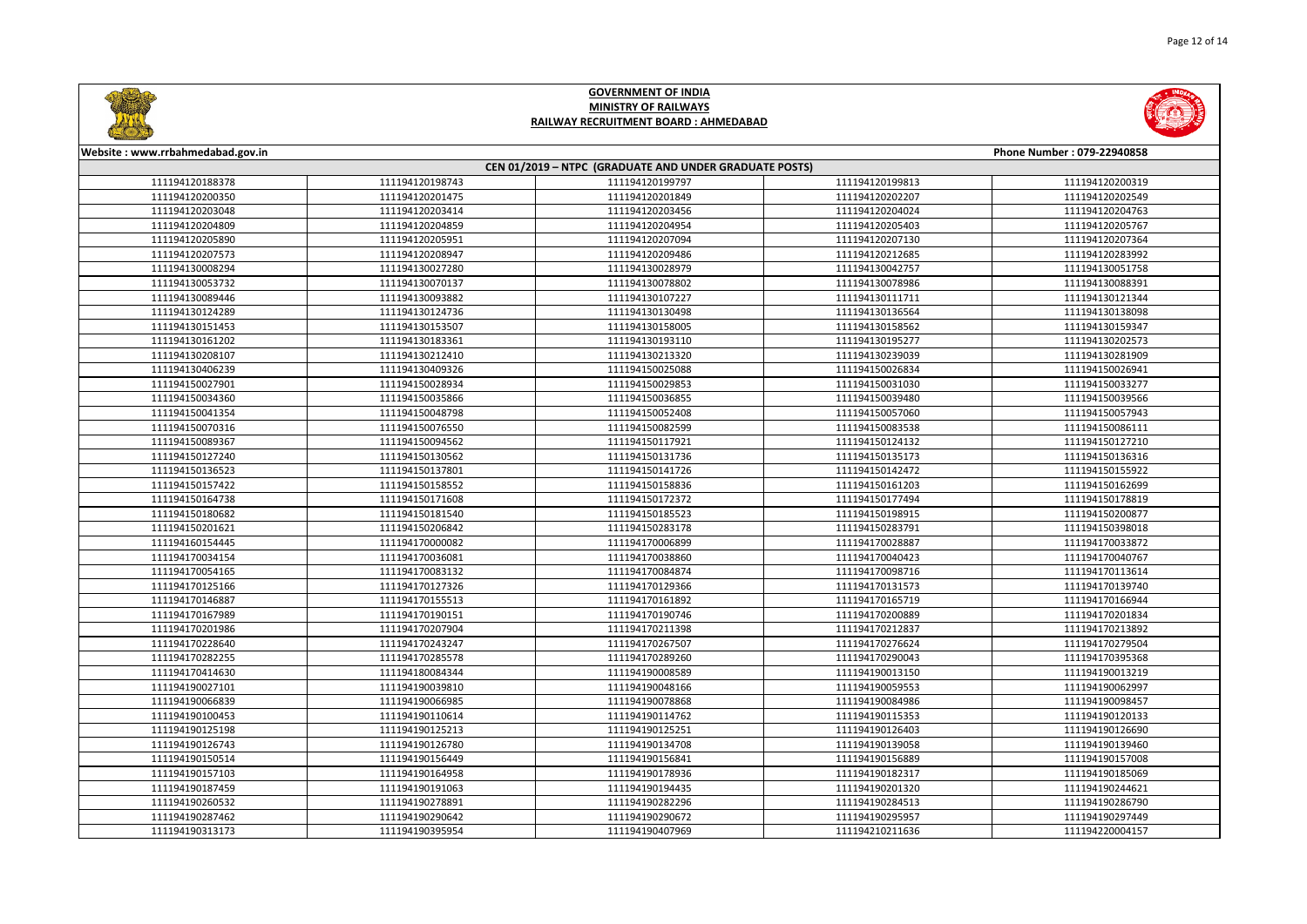

|       | Phone Number: 079-22940858 |
|-------|----------------------------|
|       |                            |
| 24907 | 111194240084560            |
| 57138 | 111194240167404            |
| 58355 | 111194240296445            |
| 14865 | 111194240397363            |
| 07570 | 111194240411593            |
| 36503 | 111194240437451            |
| 74386 | 111194250281558            |
| 14043 | 111194260023776            |
| 46574 | 111194260081533            |
| 33743 | 111194260086932            |
| 92008 | 111194260093786            |
| 26417 | 111194260128101            |
| 39770 | 111194260141311            |
| 51888 | 111194260162510            |
| 79292 | 111194260179503            |
| 87335 | 111194260202436            |
| 40708 | 111194260272237            |
| 10807 | 111194260311590            |
| 44106 | 111194260349949            |
| 58820 | 111194260360750            |
| 89239 | 111194260397065            |
| 82458 | 111194270317432            |
| 90131 | 111194310133822            |
| 20985 | 111195110023401            |
| 29409 | 111195110030781            |
| 35733 | 111195110043013            |
| 72028 | 111195110072094            |
| 83048 | 111195110083878            |
| 90547 | 111195110091226            |
| 16735 | 111195110118221            |
| 21189 | 111195110121319            |
| 23943 | 111195110126233            |
| 31265 | 111195110132392            |
| 47328 | 111195110148230            |
| 56281 | 111195110156498            |
| 59945 | 111195110160242            |
| 57607 | 111195110173832            |
| 80102 | 111195110180461            |
| 80856 | 111195110182182            |
| 91839 | 111195110194291            |
| 00716 | 111195110201005            |
| 86462 | 111195110286707            |
| 37614 | 111195110287627            |
| 88522 | 111195110288960            |
| 95313 | 111195110299630            |
| 08170 | 111195110315205            |
|       |                            |



## **Website : www.rrbahmedabad.gov.in CEN 01/2019 – NTPC (GRADUATE AND UNDER GRADUATE POSTS)** 111194240002101 111194240007663 111194240024907 111194240084560 111194240132895 111194240144483 111194240167138 111194240167404 111194240196271 111194240201544 111194240258355 111194240296445 111194240304632 111194240312814 111194240314865 111194240397363 111194240401927 111194240405885 111194240407570 111194240411593 111194240427303 111194240432057 111194240436503 111194240437451 111194250211092 111194250211922 111194250274386 111194250281558 111194250303045 111194250304685 111194260014043 111194260023776 111194260032513 111194260034924 111194260046574 111194260081533 111194260081881 111194260082041 111194260083743 111194260086932 111194260088651 111194260090740 111194260092008 111194260093786 111194260095757 111194260097922 111194260126417 111194260128101 111194260129635 111194260134636 111194260139770 111194260141311 111194260159649 111194260161821 111194260161888 111194260162510 111194260177818 111194260178674 111194260179292 111194260179503 111194260182423 111194260184986 111194260187335 111194260202436 111194260206087 111194260215202 111194260240708 111194260272237 111194260307862 111194260310781 111194260310807 111194260311590 111194260316940 111194260318728 111194260344106 111194260349949 111194260349986 111194260350140 111194260357683 111194260358820 111194260360750 111194260375429 111194260377980 111194260389239 111194260397065 111194270129529 111194270132167 111194270182458 111194270317432 111194290374495 111194300162148 111194300290131 111194310133822 111195110017077 111195110019120 111195110020985 111195110023401 111195110028115 111195110028729 111195110029409 111195110030781 111195110032286 111195110033493 111195110035733 111195110043013 111195110068500 111195110069377 111195110072028 111195110072094 111195110079888 111195110082925 111195110083048 111195110083878 111195110090134 111195110090247 111195110090547 111195110091226 111195110105320 111195110108628 111195110116735 111195110118221 111195110120109 111195110120716 111195110121189 111195110121319 111195110123272 111195110123538 111195110123943 111195110126233 111195110127939 111195110128122 111195110128666 111195110131265 111195110132392 111195110134351 111195110145291 111195110147328 111195110148230 111195110152823 111195110155991 111195110156281 111195110156498 111195110159169 111195110159405 111195110159945 111195110160242 111195110160899 111195110167521 111195110167607 111195110173832 111195110176988 111195110178719 111195110180102 111195110180461 111195110180644 111195110180780 111195110180856 111195110182182 111195110188131 111195110190025 111195110191839 111195110194291 111195110199057 111195110200605 111195110200716 111195110201005 111195110202889 111195110203556 111195110286462 111195110286707 111195110287070 111195110287129 111195110287614 111195110287627 111195110287665 111195110288460 111195110288511 111195110288522 111195110288960 111195110289268 111195110289330 111195110295313 111195110299630 111195110304103 111195110307775 111195110308170 111195110315205